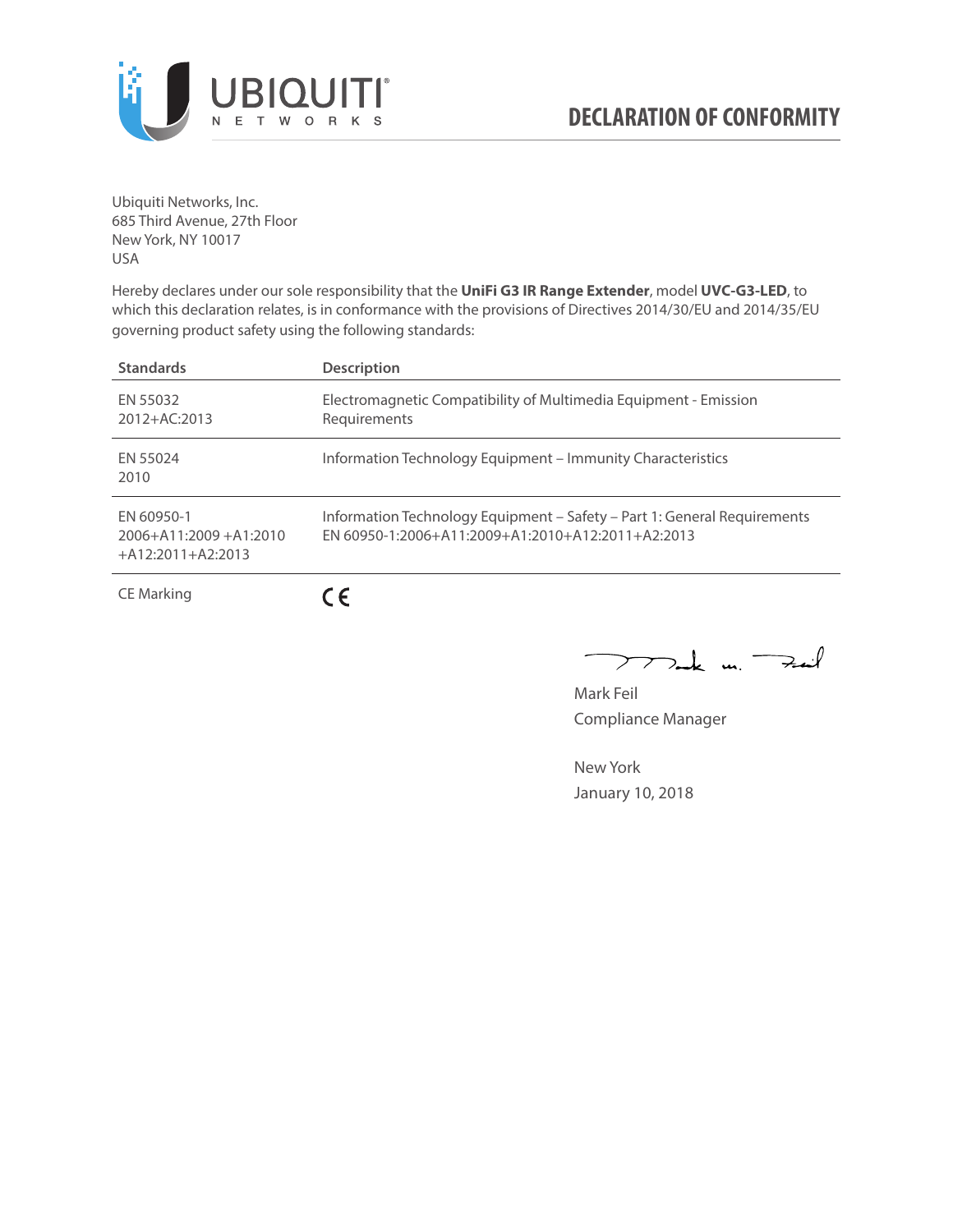

# **български** [Bulgarian]

С настоящото UBIQUITI NETWORKS декларира, че това устройство UVC-G3-LED е в съответствие със съществените изисквания и други приложими разпоредби на Директиви 2014/30/ЕС, 2014/35/ЕС.

# **Hrvatski** [Croatian]

UBIQUITI NETWORKS ovim putem izjavljuje da je ovaj uređaj UVC-G3-LED sukladan osnovnim zahtjevima i ostalim bitnim odredbama Direktiva 2014/30/EU, 2014/35/EU.

# **Čeština** [Czech]

UBIQUITI NETWORKS tímto prohlašuje, že toto UVC-G3-LED zařízení, je ve shodě se základními požadavky a dalšími příslušnými ustanoveními směrnic 2014/30/EU, 2014/35/EU.

## **Dansk** [Danish]

Hermed, UBIQUITI NETWORKS, erklærer at denne UVC-G3-LED enhed, er i overensstemmelse med de væsentlige krav og øvrige relevante krav i direktiver 2014/30/EU, 2014/35/EU.

## **Nederlands** [Dutch]

Hierbij verklaart UBIQUITI NETWORKS, dat deze UVC-G3-LED apparaat, in overeenstemming is met de essentiële eisen en de andere relevante bepalingen van richtlijnen 2014/30/EU, 2014/35/EU.

## **English**

Hereby, UBIQUITI NETWORKS, declares that this UVC-G3-LED device, is in compliance with the essential requirements and other relevant provisions of Directives 2014/30/EU, 2014/35/EU.

# **Eesti keel** [Estonian]

Käesolevaga UBIQUITI NETWORKS kinnitab, et antud UVC-G3-LED seade, on vastavus olulistele nõuetele ja teistele asjakohastele sätetele direktiivide 2014/30/EL, 2014/35/EL.

### **Suomi** [Finnish]

Täten UBIQUITI NETWORKS vakuuttaa, että tämä UVC-G3-LED laite, on yhdenmukainen olennaisten vaatimusten ja muiden sitä koskevien direktiivien 2014/30/EU, 2014/35/EU.

### **Français** [French]

Par la présente UBIQUITI NETWORKS déclare que l'appareil UVC-G3-LED, est conforme aux exigences essentielles et aux autres dispositions pertinentes des directives 2014/30/UE, 2014/35/UE.

### **Deutsch** [German]

Hiermit erklärt UBIQUITI NETWORKS, dass sich dieses UVC-G3-LED Gerät, in Übereinstimmung mit den grundlegenden Anforderungen und den anderen relevanten Vorschriften der Richtlinien 2014/30/EU, 2014/35/EU befindet.

### **Ελληνικά** [Greek]

Δια του παρόντος, UBIQUITI NETWORKS, δηλώνει ότι αυτή η συσκευή UVC-G3-LED, είναι σε συμμόρφωση με τις βασικές απαιτήσεις και τις λοιπές σχετικές διατάξεις των οδηγιών 2014/30/EE, 2014/35/EE.

# **Magyar** [Hungarian]

Ezennel UBIQUITI NETWORKS kijelenti, hogy ez a UVC-G3-LED készülék megfelel az alapvető követelményeknek és más vonatkozó 2014/30/EU, 2014/35/EU irányelvek rendelkezéseit.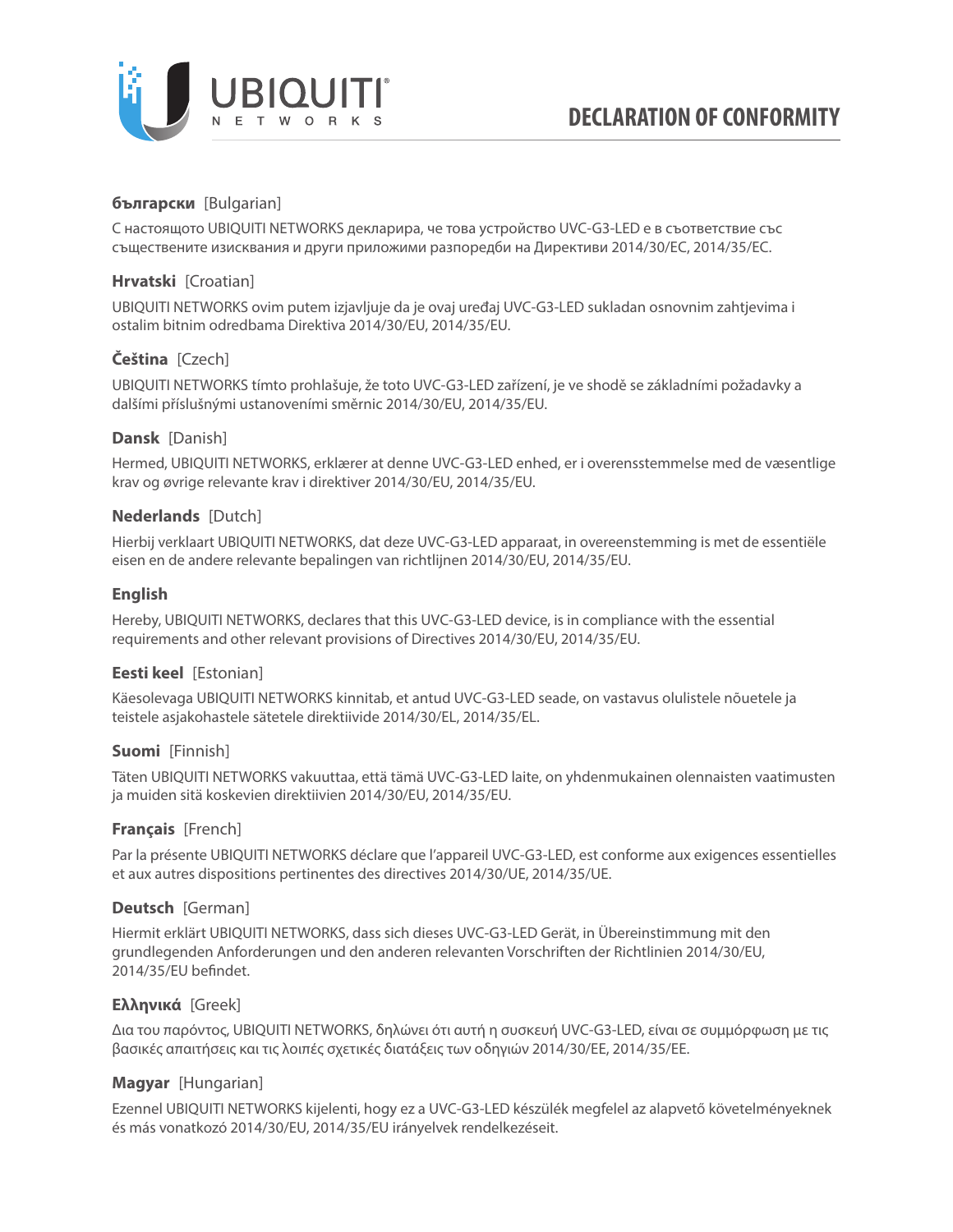

# **Íslenska** [Icelandic]

Hér, UBIQUITI NETWORKS, því yfir að þetta UVC-G3-LED tæki er í samræmi við grunnkröfur og önnur viðeigandi ákvæði tilskipana 2014/30/ESB, 2014/35/ESB.

# **Italiano** [Italian]

Con la presente, UBIQUITI NETWORKS, dichiara che questo dispositivo UVC-G3-LED, è conforme ai requisiti essenziali ed alle altre disposizioni pertinenti delle direttive 2014/30/UE, 2014/35/UE.

## **Latviešu valoda** [Latvian]

Ar šo, UBIQUITI NETWORKS, deklarē, ka UVC-G3-LED ierīce, ir saskaņā ar būtiskajām prasībām un citiem attiecīgiem noteikumiem Direktīvās 2014/30/ES, 2014/35/ES.

## **Lietuvių kalba** [Lithuanian]

UBIQUITI NETWORKS deklaruoja, kad šis UVC-G3-LED įrenginys atitinka esminius reikalavimus ir kitas 2014/30/ES, 2014/35/ES Direktyvų nuostatas.

### **Malti** [Maltese]

Hawnhekk, UBIQUITI NETWORKS, tiddikjara li dan il-mezz UVC-G3-LED huwa konformi mar-rekwiżiti essenzjali u dispożizzjonijiet rilevanti oħrajn ta 'Direttivi 2014/30/UE, 2014/35/UE.

## **Norsk** [Norwegian]

Herved UBIQUITI NETWORKS, erklærer at denne UVC-G3-LED enheten, er i samsvar med de grunnleggende kravene og andre relevante bestemmelser i direktivene 2014/30/EU, 2014/35/EU.

# **Polski** [Polish]

Niniejszym, Ubiquiti Networks, oświadcza, że urządzenie UVC-G3-LED, jest zgodny z zasadniczymi wymaganiami oraz pozostałymi stosownymi postanowieniami Dyrektyw 2014/30/UE, 2014/35/UE.

# **Português** [Portuguese]

UBIQUITI NETWORKS declara que este dispositivo UVC-G3-LED, está conforme com os requisitos essenciais e outras disposições das Directivas 2014/30/UE, 2014/35/UE.

### **Română** [Romanian]

Prin prezenta, UBIQUITI NETWORKS declară că acest dispozitiv UVC-G3-LED este în conformitate cu cerințele esențiale și alte prevederi relevante ale Directivelor 2014/30/UE, 2014/35/UE.

# **Slovenčina** [Slovak]

Týmto UBIQUITI NETWORKS, prehlasuje, že toto UVC-G3-LED zariadenie, je v súlade so základnými požiadavkami a ďalšími relevantnými ustanoveniami smernice 2014/30/EÚ, 2014/35/EÚ.

### **Slovenščina** [Slovenian]

Družba UBIQUITI NETWORKS izjavlja, da je naprava UVC-G3-LED v skladu z obveznimi zahtevami in drugimi ustreznimi določbami direktiv 2014/30/EU in 2014/35/EU.

# **Español** [Spanish]

Por medio de la presente UBIQUITI NETWORKS declara que este dispositivo UVC-G3-LED, cumple con los requisitos esenciales y cualesquiera otras disposiciones aplicables o exigibles de las Directivas 2014/30/UE, 2014/35/UE.